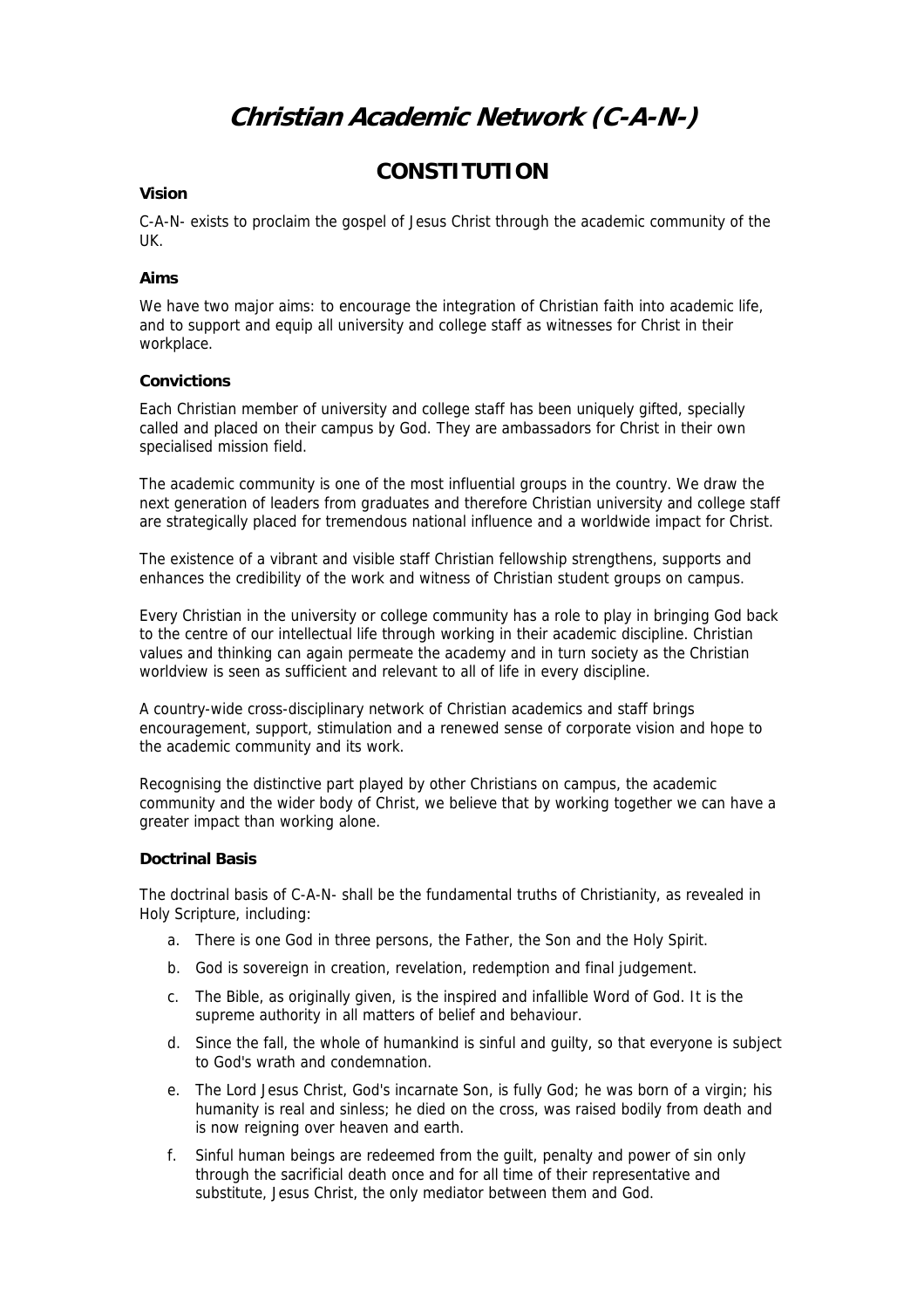- g. Those who believe in Christ are pardoned all their sins and accepted in God's sight only because of the righteousness of Christ credited to them; this justification is God's act of undeserved mercy, received solely by trust in him and not by their own efforts.
- h. The Holy Spirit alone makes the work of Christ effective to individual sinners, enabling them to turn to God from their sin and to trust in Jesus Christ.
- i. The Holy Spirit lives in all those he has regenerated. He makes them increasingly Christ-like in character and behaviour and gives them power for their witness in the world.
- j. The one holy universal church is the Body of Christ, to which all true believers belong.
- k. The Lord Jesus Christ will return in person, to judge everyone, to execute God's just condemnation on those who have not repented and to receive the redeemed to eternal glory.

# **Key Activities**

In fulfilment of its Aims, C-A-N- will pursue, through its Leadership Team (LT), those activities deemed appropriate, which may include the following:

- a. grow and support the network by facilitating an online community for our membership. Through the website and message boards members can interact, contribute ideas and view other member's websites, research interests and keep involved from afar.
- b. undertake to organise conferences and training events to bring university and college staff from across the UK together.
- c. publish paper or electronic media to inform, share information and give vision and encouragement.
- d. support, resource and encourage local staff groups on campuses for the purposes of fellowship, support, study, prayer and outreach to have an impact on their university or college for Christ.
- e. develop specialised strategies, provide resources and give training to assist Christian university and college staff in their work of teaching, research and witness for Christ. This includes the fostering of scholarly publications, informed by the Christian worldview, in the secular media.
- f. foster in the UK, as part of a global academic community, access to international resources and work with Christian lecturers and professors from every discipline across the world.
- g. encourage interaction with professionals in the field to ensure that new thinking is grounded in reality and disseminated widely.
- h. foster engagement and dialogue with others.

#### **Membership**

Whilst membership of C-A-N- is primarily intended to be open to all staff working within the universities and colleges of the UK, any one else interested in the activities of C-A-N- may become a member.

New members shall be invited to indicate their acceptance of the Constitution, including the doctrinal basis. Only those members who do so shall be eligible for nomination to serve on the LT or eligible to vote.

Membership shall cease at a member's request or upon a decision of the LT. A decision by the LT to withdraw membership shall only be taken after the LT has fully considered the best interests of C-A-N-.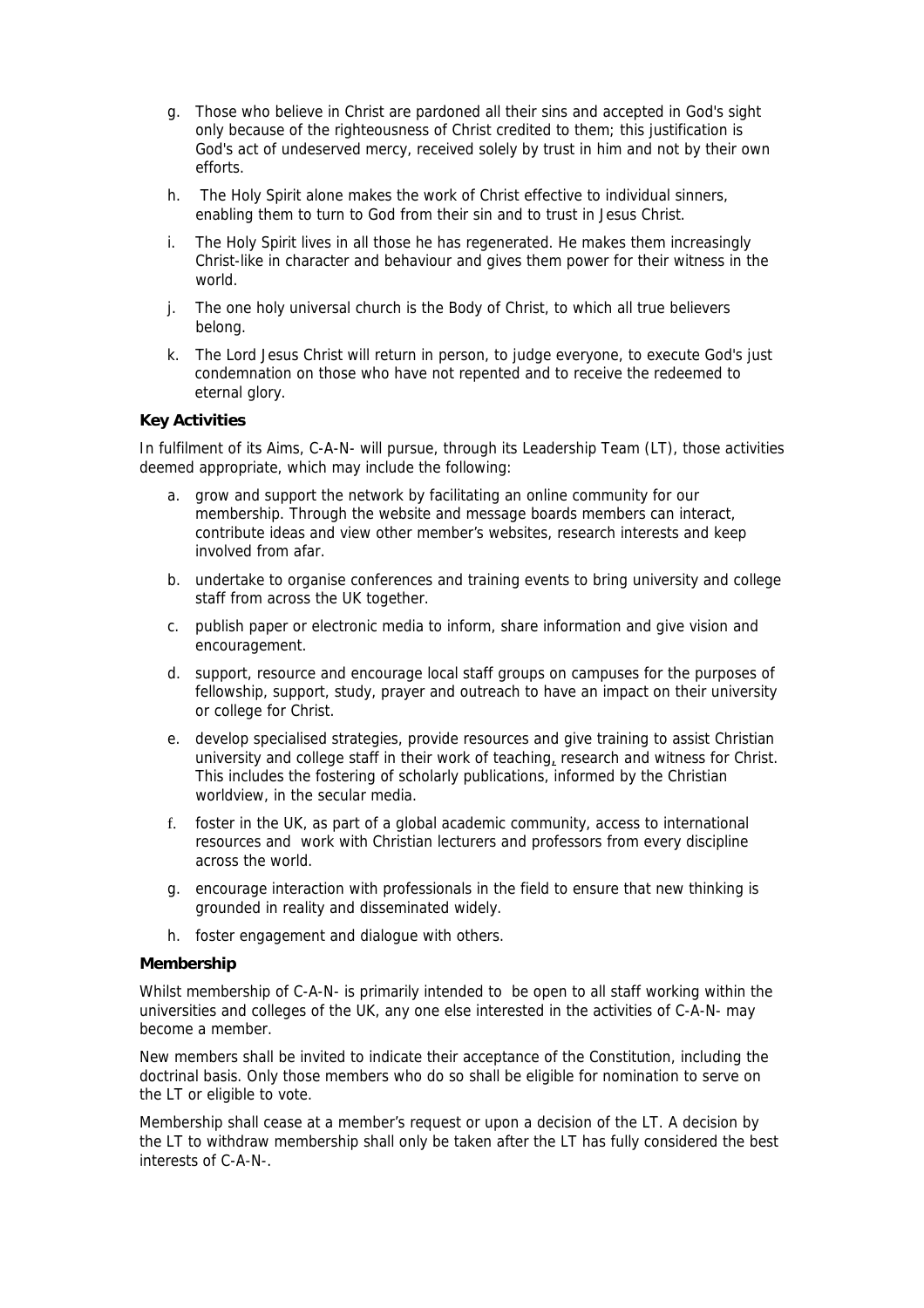# **Leadership Team**

a. Purpose

The Leadership Team (LT) shall transact the official business of C-A-N- and shall promote the well-being, policy and development of the Network. The Leadership Team (LT) shall encourage members in activities and contributions in accordance with C-A-N-'s stated vision, convictions and doctrinal basis.

b. Meetings

The LT shall meet at least twice a year and at such other times as it may itself determine.

c. Reports

The LT shall produce an annual report accounting for C-A-N-'s activities and finances over the previous twelve months, and its objectives and plans for the following twelve months. The report shall be made available to the members.

# d. Membership

The LT shall consist of

i) representatives drawn from the membership, a majority of whom should be practising academic staff (teaching and/or research).

ii) one representative nominated by Agape.

iii) one representative nominated by the Universities and Colleges Christian Fellowship (UCCF).

Members may be co-opted at the discretion of the existing LT members. Nominations and volunteers from among the membership may be considered for this purpose.

e. Officers

The LT shall appoint a Chair, Secretary and Treasurer from among its own number. Officers shall serve for a term of three years, before being eligible for reappointment. Officers shall not serve for more than two consecutive terms.

f. Length of Term

Appointments to the LT are for three years, with re-appointment possible for a second three-year term. After six years service a member must leave the LT for at least one year before being eligible for re-appointment. The exceptions to this are: i) Members of the inaugural LT shall serve initially for variable terms of one, two or three years to allow for retirement in rotation. For the purpose of determining eligibility for re-election, an initial term of less than three years shall be discounted. Such members shall thus be eligible to serve for a maximum of eight years without a break.

ii) A member appointed as Chair, Secretary or Treasurer shall be allowed to continue in office until the completion of the three-year term of office, before retiring from the LT. Thereafter, the normal rules for re-appointment to the LT shall apply.

g. Convenor

The Chair shall be responsible for convening meetings and setting agendas, in consultation with members of the LT.

h. Absence of Chair

In the absence of the appointed Chair, meetings shall be chaired by the Secretary or such other member of the LT as those present shall determine for that meeting.

i. Quorum

A quorum for LT meetings shall be at least three members.

# **Finance**

- a. The LT, through the Treasurer, shall be responsible for the finances of C-A-N-. The Treasurer shall prepare a financial report for inclusion in the annual Report (see Leadership Team c. above).
- b. Any bank account in which any assets of C-A-N- are deposited shall be operated by the LT and shall be held in the name of Christian Academic Network. All cheques and orders